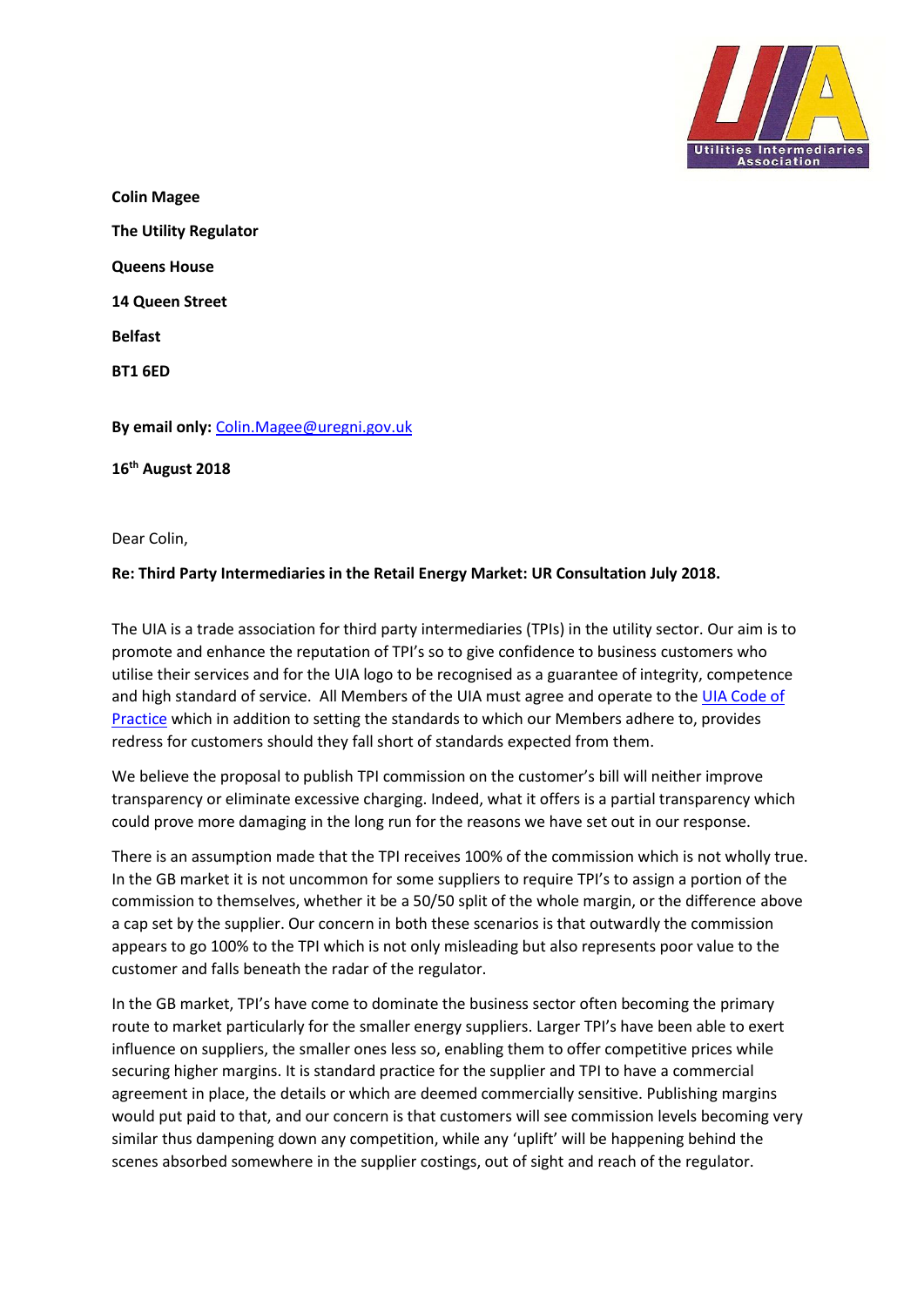Being made aware of the commission level the customer is paying at the point of bill issue is too late. With contracts ranging from 12 months to five years, a customer could be locked into a contract that may include a commission they were unaware of and at a level they didn't agree to. In such cases neither the supplier, TPI or the regulator will be viewed in a favourable light. Add to the mix the risk of a customer inadvertently putting themselves in a worse position by trying to break the agreement, and the ramifications of that, then you can see the real damage this could cause both to the customer and reputationally to the industry.

Customers need to make informed choices **before** entering into an agreement. Our industry should be working together to facilitate customers making informed choices.

The Utility Regulator said in its position paper that a TPI Code of Practice (CoP) would be the quickest remedy and the least interventionist, but a mandatory code could face legal challenge and a voluntary code would not be a meaningful deterrent. We disagree, currently CoPs within the TPI space do not have the same traction as say [ABTA](https://abta.com/about-us/who-we-are) in the travel industry simply because not enough customers know about them. The Utility Regulator and organisations such as Trading Standards are in a prime position to remedy this. They can help raise customer awareness of TPI's, remind them of their rights and detail the measures and bodies that are in place to protect them and signpost customers to any trade bodies or associations that provide them with support. Issues around the competency of TPI's to deliver a good service, transparency, mis-selling by omission (which is not covered under BPMRRs), unfair contracts could all be addressed via a CoP. In our opinion, TPIs would readily sign a CoP if a customer demanded it, especially if they risked losing business by not doing so.

Finally, the position paper stated that there is an absence of Trade Associations in Northern Ireland to administer a code. The UIA is open to all TPI's who operates under the jurisdiction of UK law.

Yours Sincerely Rachael Gladwin Director



P.O. Box 355 Tunbridge Wells Kent TN2 9ED t. 01622 738968 f. 01580 879839 e. UIA@tapiola.demon.co.uk www.uia.org.uk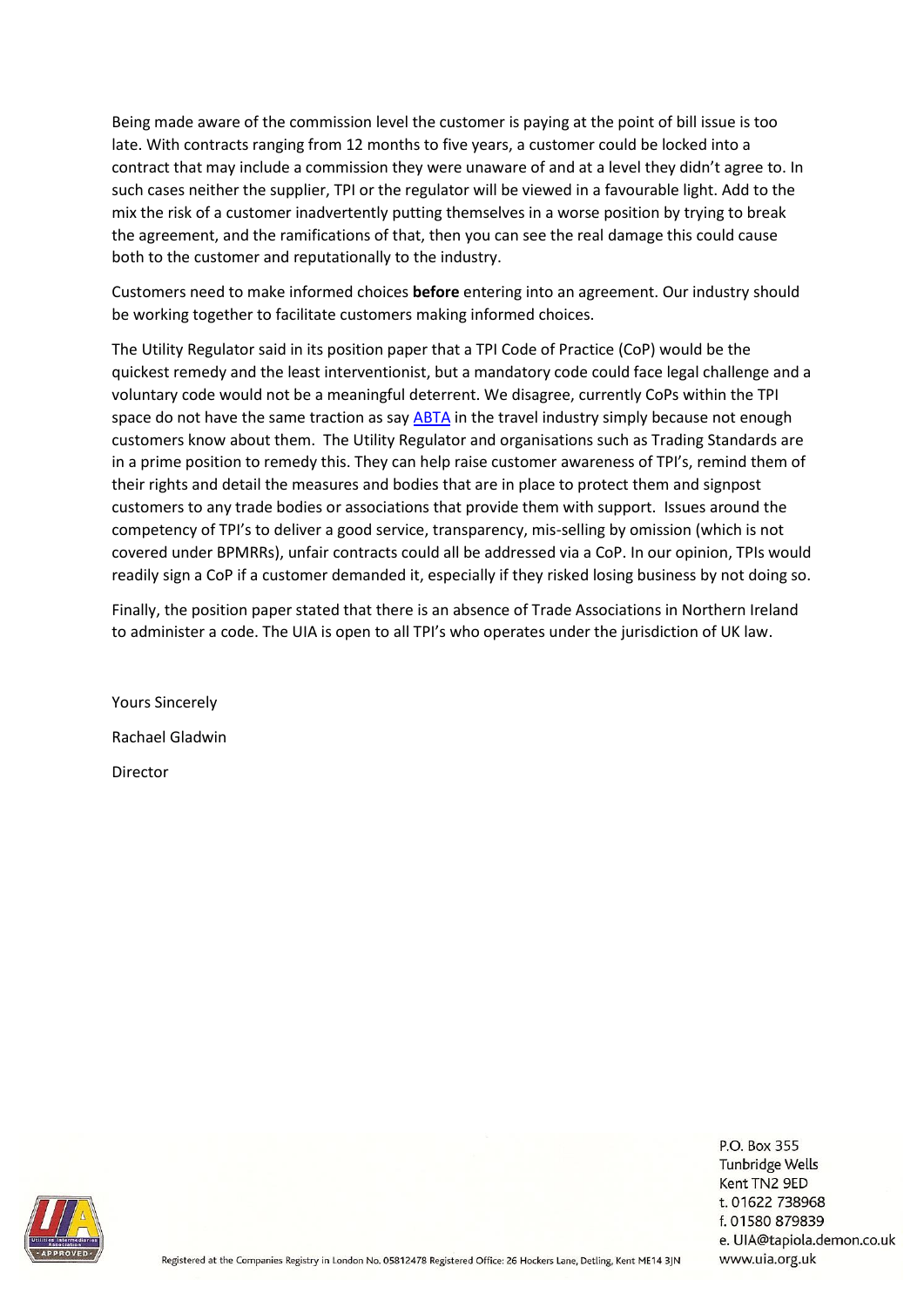# **Consultation Questions**

**Q1. Do respondents agree that where this consultation has an impact on the groups listed, those impacts are likely to be positive in relation to equality of opportunity for energy customers?** 

Close market monitoring is a positive and proactive step in attempting to understand how this market operates, particularly the relationship between supplier and TPI and how that dictates what is offered. But disclosing commissions on a customer bill's is not presenting the customer with the full picture, indeed could distort perceptions and ultimately limit choice for the customer as TPI's exit the market place.

**Q2. Do respondents consider that the proposal around TPI transparency need to be refined in any way to meet the equality provisions? If so, why and how? Please provide supporting information and evidence.**

It should be made clear that just as the energy price is made up of various components – one of which is the supplier's profit margin, so too is the TPI's; overheads; added value services; ongoing management of customer accounts as well as profit margins are factored in.

## **Q3. Do respondents agree that TPI commissions being published on customer bills would increase levels of transparency for customers? If not please provide a clear rationale**

We don't believe this will aid transparency on customer bills, because it doesn't present the full picture. To be truly transparent all elements of the customer's bill should be broken down not just the makeup of the TPI commission, but all charges imposed by the energy supplier. Of course, this will never happen because to do so, particularly in the context of suppliers, would mean revealing commercially sensitive information to competitors which is not permissible and deliver a complicated product to the customer.

## **Q4. Of those customers acquired via the TPI channel, can suppliers indicate what proportion have their commission paid on pence per KWh basis? Can suppliers clarify and provide data on other common models of commission used in NI?**

If your objective is to increase transparency, then we would recommend that the Utility Regulator asks suppliers whether they offer any inducements or incentives to TPI's? Do they have quotas which TPI's must meet to continue receiving offers from them? Require that suppliers disclose the range of benefits, incentives, inducements and commission levels which they provide to their TPI's. Perhaps these points will be considered when you consult on REMM?

## **Q5. Do respondents agree that standardising the reporting of TPI commissions on customer's bills would increase levels of transparency for customers? If not please provide a clear rationale why; and if yes, how best would this be achieved.**

Commission is paid for by the customer and can be structured in different ways, making attempts at standardisation problematic. How much licence would the supplier have to come up with their own 'methods' in these cases, and will that make the bill less transparent not more?

## **Q6. Of those customers acquired via the TPI channel, can suppliers indicate for what proportion they would have data on the level of commission being paid?**

**Q7. Do respondents believe if a supplier is not aware of the TPI commission, the customer bill should include a general statement advising / reminding the customer that they may be paying**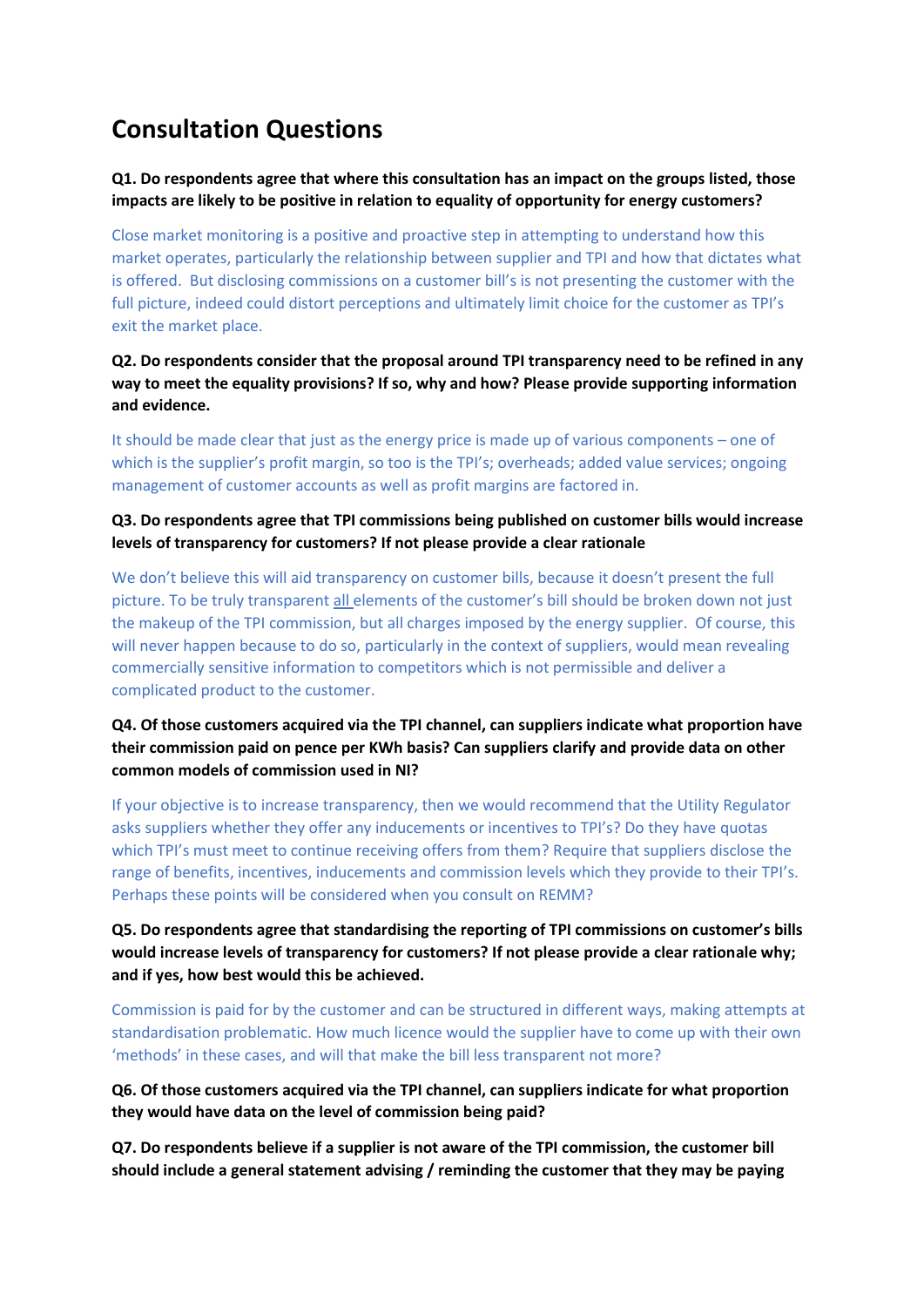## **commission and they should ask their broker for information on this? If not please provide a clear rationale why.**

Customers need to make informed choices before entering into an agreement. Being made aware of the commission level at the point of bill issue is too late as the customer is locked into a legally binding contract, with ramifications for the customer if they try to renege.

Suppliers should make clear at the outset that all offers may include a commission paid by the customer for the TPI. All supplier communication and correspondence relating to offers and any subsequent agreements should include a statement which clearly advises the customer that the offer may include a commission.

Furthermore, within the supplier terms and conditions, clauses should be added which reference the role of the TPI, outline where the supplier's obligation ends and a TPI's starts and signposts to the customer where and who to go to in the event of a dispute.

## **Q8. What changes to billing systems—or wider systems and processes—would be required in order to enable the publication of TPI commissions on a customer's bill? Do respondents have any view of the difficulty and cost of these changes?**

Given the NI competitive market is still in its early stages, one would expect that existing IT systems may not be geared for showing commissions in their various guises, so therefore may have to invest in major system changes which will be costly and will be passed on to the customer.

#### **Q9. What other difficulties should be considered when publishing TPI commissions?**

As already outlined in your paper, there are variants to how commission is structured for example: Fixed fees; a combination of fixed and pence per kWh; variable pence per kWh based on certain criteria (for example, based on consumption thresholds and contract length); percentage discounts. Commission invoiced directly by the TPI to their customer falls outside of your scope.

A proportion of the commission may be assigned to the supplier, but your solution would not show that, and would therefore be very misleading. For instance:

In the GB market, there are suppliers who provide a 'base' price (supposedly with no supplier margin built in) and then require that any commission added to that base price is divided equally between supplier and TPI.

There are some suppliers operating in the GB market who deploy a commission cap and require those TPI's who wish to exceed the cap to 'share' the difference with them.

Our concern in both these scenarios is that outwardly, the commission would appear to go 100% to the TPI which is not true. Furthermore, the added margin that the supplier claims as their own represents pure profit (their prices having already factored in all other non-energy components). The supplier is increasing their margin without having to declare it - a practice to which the UIA strongly objects because a) rather than choosing to address the issue of 'excessive' commission levels the supplier capitalises on them and b) such activity is not just opaque but misleading to the customer and a regulator.

In the GB market, TPI's can account for up to 60% of business for a supplier. The supplier/TPI relationship is formalised by an agreement which is commercially sensitive. Suppliers will understandably best serve those TPI's who offer the supplier 'best value' and may reward high performing TPI's with better prices and more flexible commission terms. Requiring suppliers to